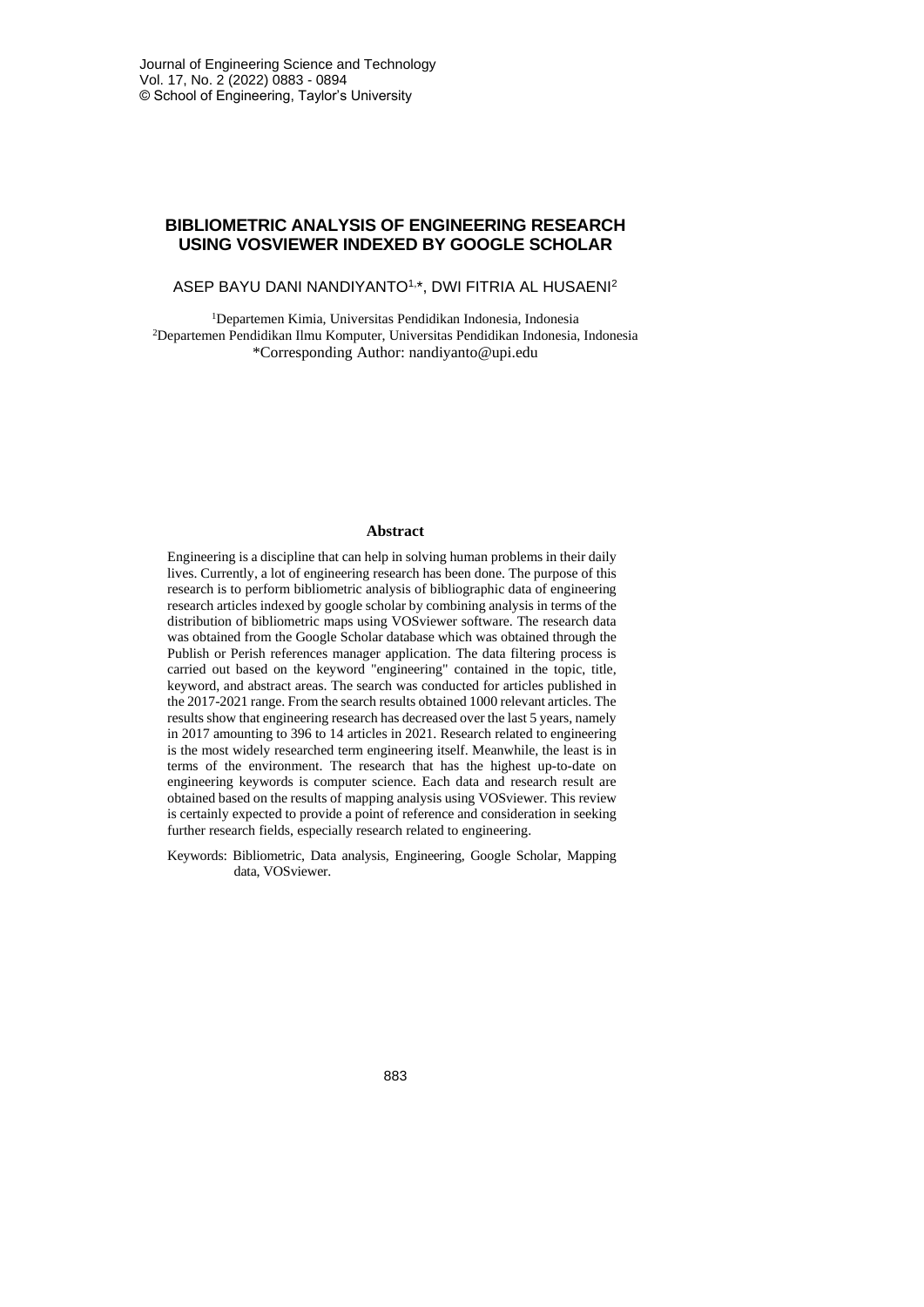#### **1. Introduction**

Engineering is a discipline that is very important for human life. Engineering is a science that helps humans in overcoming the problems they face [1]. Engineering is an applied engineering discipline based on the application of a scientific and mathematical theory to modern human solutions in everyday life. Engineering is more often used in human life in an environment with such high technological developments as it is today. Engineering research is growing rapidly. There is one analysis that can be used to determine the development of research on engineering, namely bibliometric analysis.

Bibliometric analysis can assist researchers in studying bibliographic content, citation analysis of each article published in journals and other scientific writings. Bibliographies that can be used in the bibliometric analysis include the type of publication, the research topic area, the country of origin of the researcher, the journal in which it is published, and the language used in the article [2]. Bibliometric analysis can also be said as a quantitative method for analysing bibliographic data listed in the article. The bibliometric method is a method of measuring the literature using a statistical approach. Bibliometric analysis is a method that is considered effective in providing data sets that can be utilized in improving the quality of research [3].

There have been many studies that discuss bibliometric analysis. Hamidah et al. [2], has researched the use of bibliometric analysis methods in research on Covid-19, research conducted by Ho [4], bibliometric analysis on big data medical research, and research conducted by Noor et al. [5] regarding bibliometric analysis of social media as a medium of knowledge about management. In addition to these studies, there are many other studies related to bibliometric analysis including bibliometric analysis research on Scopus indexed research themes [6], smart cities research [7], economics research [8], techniques in public health search [9], management [10] and marketing research [11].

However, there has been no research on bibliometric analysis in the field of engineering research on articles published in journals indexed by Google Scholar by utilizing VOSviewer software as a tool in conducting mapping analysis, so that it can determine the quantity and up-to-date of a term. Therefore, this study was conducted to conduct a bibliometric engineering research article indexed by google scholar by combining mapping analysis in terms of the distribution of bibliometric maps using VOSviewer software. This research is expected to help and become a reference for researchers in conducting and determining the research themes to be taken, especially those related to the engineering field.

The motivation of this study is to conduct bibliometric analysis through mapping visualization of engineering research. Thus, we can find out the relationship between engineering research and other disciplines. In addition, we can also find out the latest research in engineering.

The novelties of this research are (i) bibliometric analysis was carried out in the field of engineering research published in journals on the google scholar database, (ii) bibliometric analysis was carried out using the mapping visualization method, and (iii) VOSviewer application was used as a tool in conducting mapping analysis.

#### **2.Literature Review**

VOSViewer is an application or computer program developed to create, construct, and display bibliometric maps [12]. VOSViewer also has several features offered,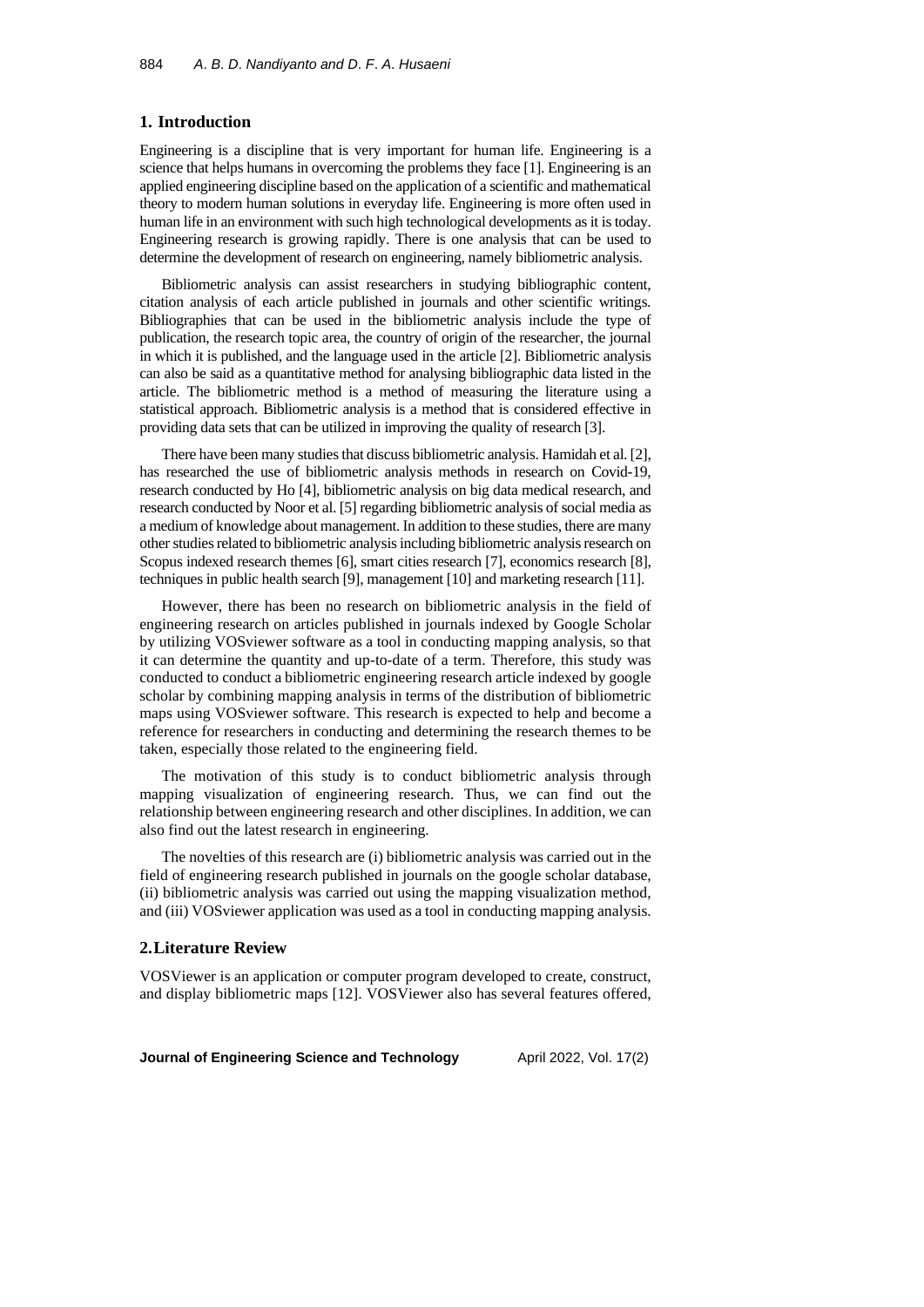one of which is a text-mining function that can be used to build and visualize corelationships in citing an article [13]. Mapping system zoom, searching, and scrolling can be used to display publication maps [14]. Therefore, the mapping of the articles can be more detailed. VOSviewer can represent information specifically about bibliometric graphic maps [15].

VOSVieweris widely used in analysing the position ofresearch conducted tomeasure the novelty of the research [16]. VOSviewer can be used in interpreting research relationships displayed in bibliometric maps [17]. VOSViewer can map various types of bibliometric analysis, supports various major bibliographic databases, and isintended for text processing functions[18]. In addition, VOSviewer can also be used in mapping using model and cluster layout techniques. VOSviewer can visualization mapping data through various visualizations such as overlay and density [19].

VOSviewer can extract bibliometric analysis, which is used to summarize large data by analysing the bibliometric data of the study [20]. Bibliometrics presents the intellectual structure and emerging trends of a topic or area of research [21]. Bibliometric analysis can be used to analyse big data. The bibliometric analysis uses quantitative (evaluation and interpretation) and qualitative (interpretation only) approaches [22].

One of the important subjects is engineering. Engineering science is a scientific field that combines science and technology to produce solutions to human problems within the scope of engineering studies [23]. Engineering science is included in the natural sciences group because its field of study applies natural sciences such as chemistry, physics, biology, and mathematics. Engineering science develops along with the progress of human civilization, as evidenced by the many studies that have been carried out on engineering [24-37]. Engineering research is a field of research that seeks an improvement in theory and practice in certain fields, such as highspeed computing, biotechnology, earthquake prediction, power systems, nanotechnology, and construction [38]. In the engineering field, researchers design, calculate, and do plan a particular technology.

#### **3.Method**

The data articles used in thisstudy are research data that have been published in Google Scholar indexed journals. The data were obtained by using the reference managers application. Publish or perish is a reference manager's application used in research. Publish or perish is used in conducting a literature review of the themes we take. We took data from the google scholar database. The type of article that we take is the type of article published in a journal. Every article data indexed by Google Scholar and in the type of journal articles and having conformity with the search for the themes needed in this study are backed up into a file that is used in using VOSviewer.

In this study, we filtered articles related only to Engineering. We search for data on publishing or perish by entering the keyword "Engineering" according to the title, keyword, and abstract criteria. Thus, 1000 articles were obtained which were assessed according to the chosen theme. The articles used in this study are articles published in the 2017-2021 range. The articles that have been collected are then saved in \*.RIS format. Next, we use the VOSviewer application to visualize and analyse trends in the form of bibliometric maps. We do data mapping articles from database sources that have been prepared. Data mapping consists of three types, namely network, density, and visualization overlay.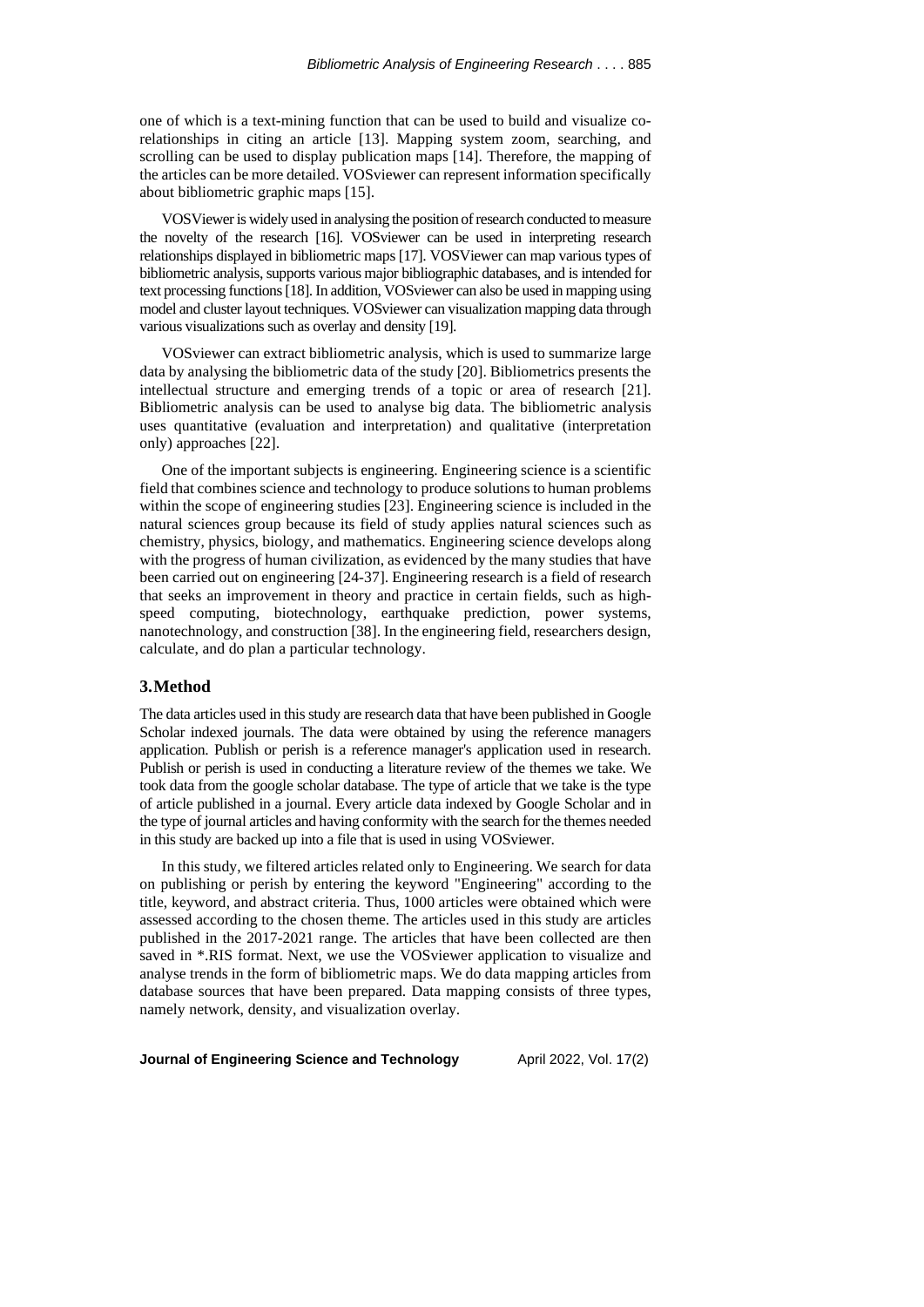VOSviewer is used for mapping analysis of publications, countries, and journals based on co-citation and based on keywords that are visualized on a network of relationships between existing terms. At the time of making the bibliometric map, the keyword frequency is set to at least 5 times found or appearing in the prepared database. In addition, we also filter the terms that will be included in the VOSviewer network mapping visualization.

### **4. Result and Discussion**

#### **3.1. Research Developments in the Field of Engineering**

Table 1 shows the development of research in the field of Engineering published in Google Scholar indexed journals. Based on the data shown in Table 1, it can be seen that the number of researches on digital engineering is 1000 articles from 2017-2021. In 2017 there were 396 articles. In 2018 there were 351 articles regarding the engineering field. In 2019 there were 187 articles, in 2020 there were 52 articles and in 2021 there were 14 articles.

**Table 1. Development of engineering research.**

|                |       | ີ              |  |
|----------------|-------|----------------|--|
| No.            | Years | Total per year |  |
|                | 2017  | 396            |  |
| 2              | 2018  | 351            |  |
| $\mathcal{R}$  | 2019  | 187            |  |
| $\overline{4}$ | 2020  | 52             |  |
| 5              | 2021  | 14             |  |
| <b>Total</b>   |       | 1000           |  |
|                |       |                |  |

Figure 1 shows a depiction of the growth or development of research in the field of engineering each year. Based on Fig. 1, it is known that the development of research related to Engineering has decreased in the last 5 years. This is shown by the number of articles in 2017 as many as 369 articles, which continued to decline until it decreased by 382 articles in 2021 to 14 articles. A very significant decrease occurred from 2018 to 2019 were from the total number of research articles 351 in 2018 to 187 in 2019. This shows a decline of 164 articles between 2018 and 2019.



**Fig. 1. Level of development in engineering research.**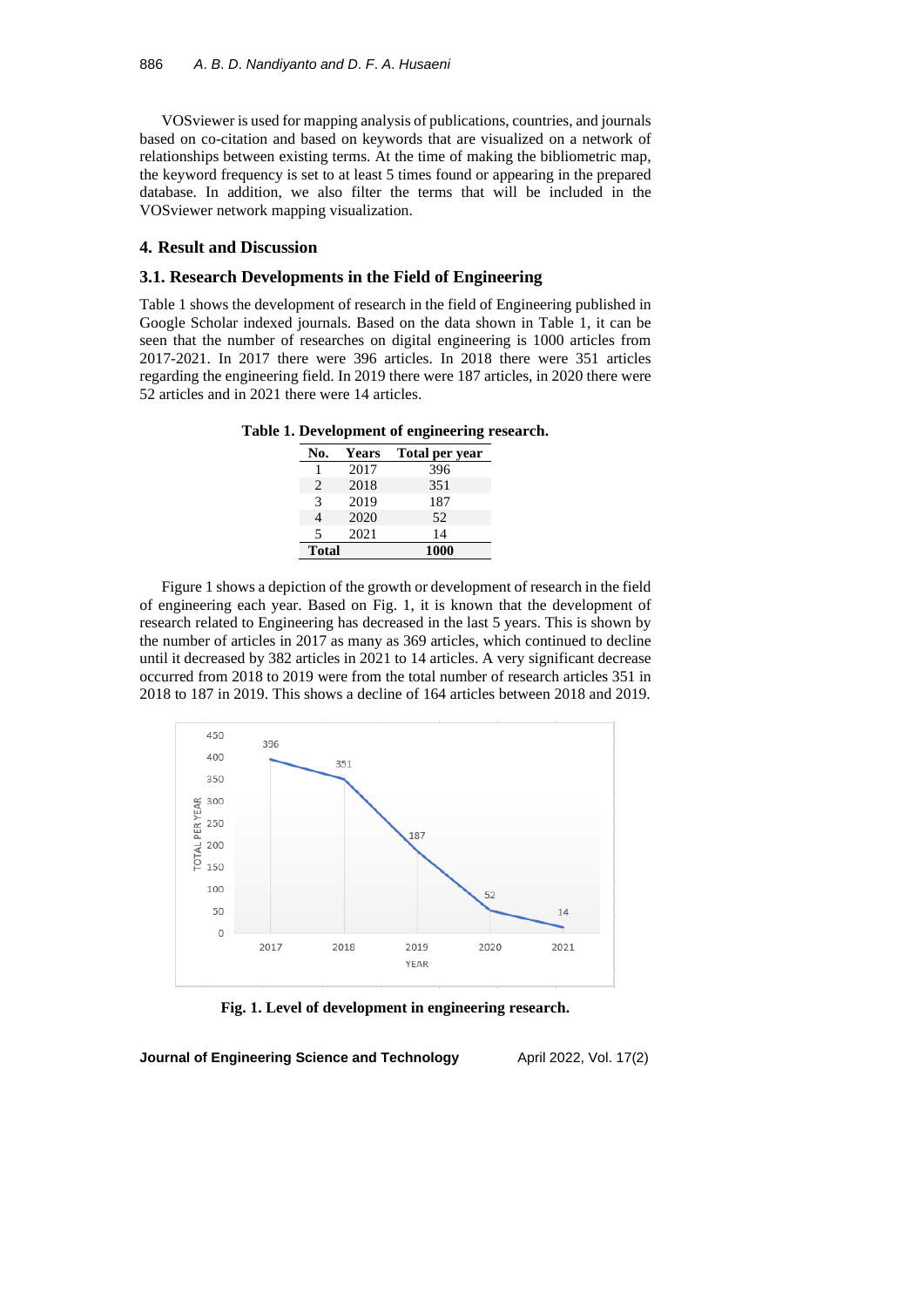### **3.2. Visualization Engineering Topic Area using VOSviewer**

Based on the article data that has been obtained. We get the result that there are 287 items related to engineering. The 287 items are divided into 6 clusters, namely (i) cluster 1 with 72 items in red; (ii) cluster 2 with 68 items in green; (iii) cluster 3 with 47 items in blue; (iv) cluster 4 with 47 items in yellow; (v) cluster 5 as many as 42 items with purple colour and (vi) cluster 6 with 11 items with cyan colour. Each cluster shows the relationship between one term with another term. Each term is labelled with a coloured circle [39]. The size of the circle shows a positive correlation with the occurrence of terms in the title and abstract. The size of letters and circles is determined by the frequency of their occurrence [40]. The more often the term appears, the larger the size of the letters and circles. VOSviewer can display bibliometric maps in three different visualizations, namely network visualization, overlay visualization, and density visualization [41].

Figure 2 shows the relationship between terms described in a network. The relationship in network visualization is depicted by a line that comes from one term to another [42]. Based on Fig. 2 shows the cluster of each term studied and related to engineering topics. Based on Fig. 2, each cluster has one main term, namely cluster 1 term performance (see Fig. 3), cluster 2 term application (see Fig. 4), cluster 3 degradation 9 (see Fig. 5), cluster 4 study (see Fig. 6), cluster 5 engineering (see Fig. 7) and cluster 6 term environment (see Fig. 8). The term engineering appears the most in the results of this network visualization research.



**Fig. 2. Network visualization of engineering keywords.**



**Fig. 3. Performance term network visualization.**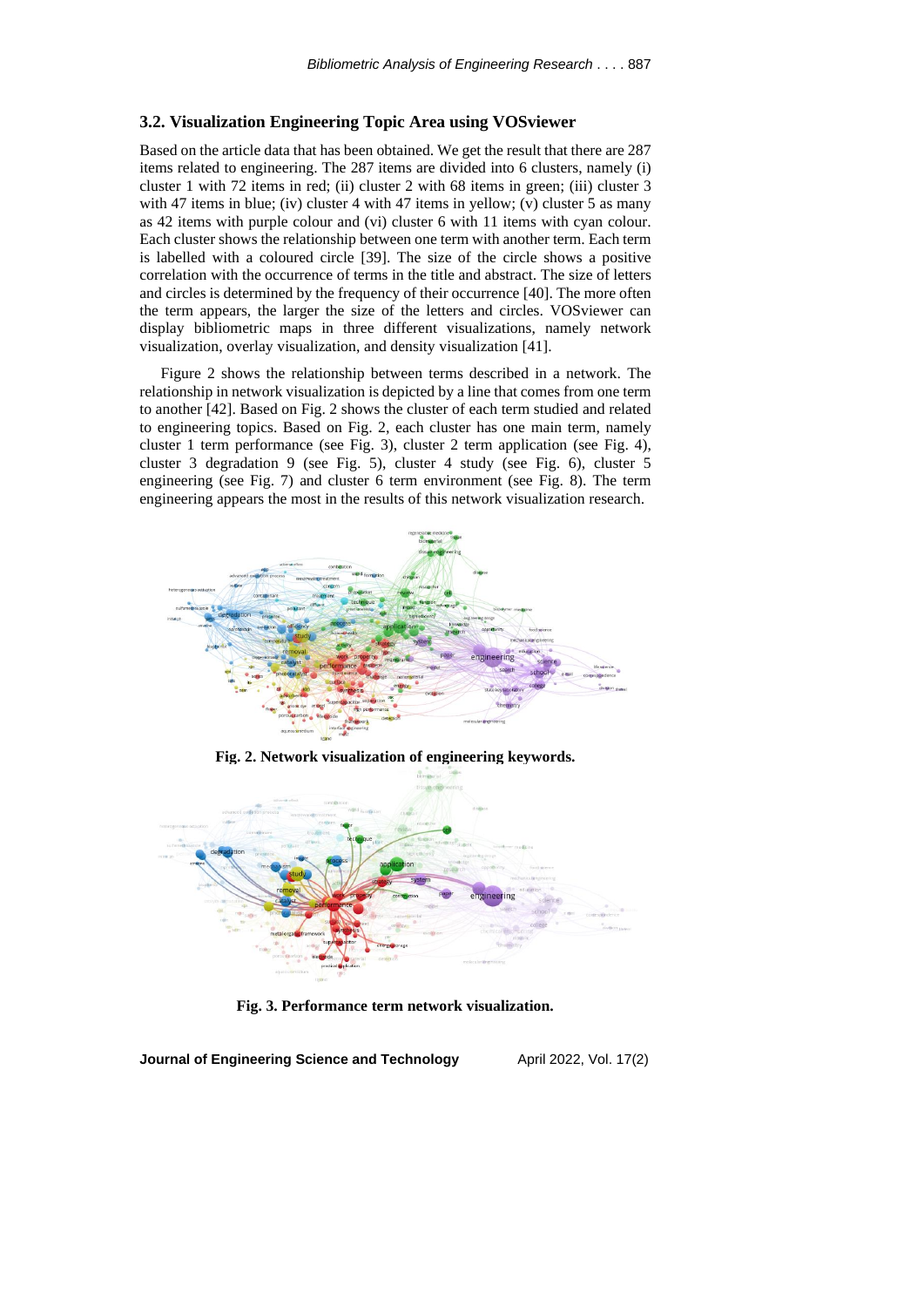



**Fig. 6. Study term network visualization.**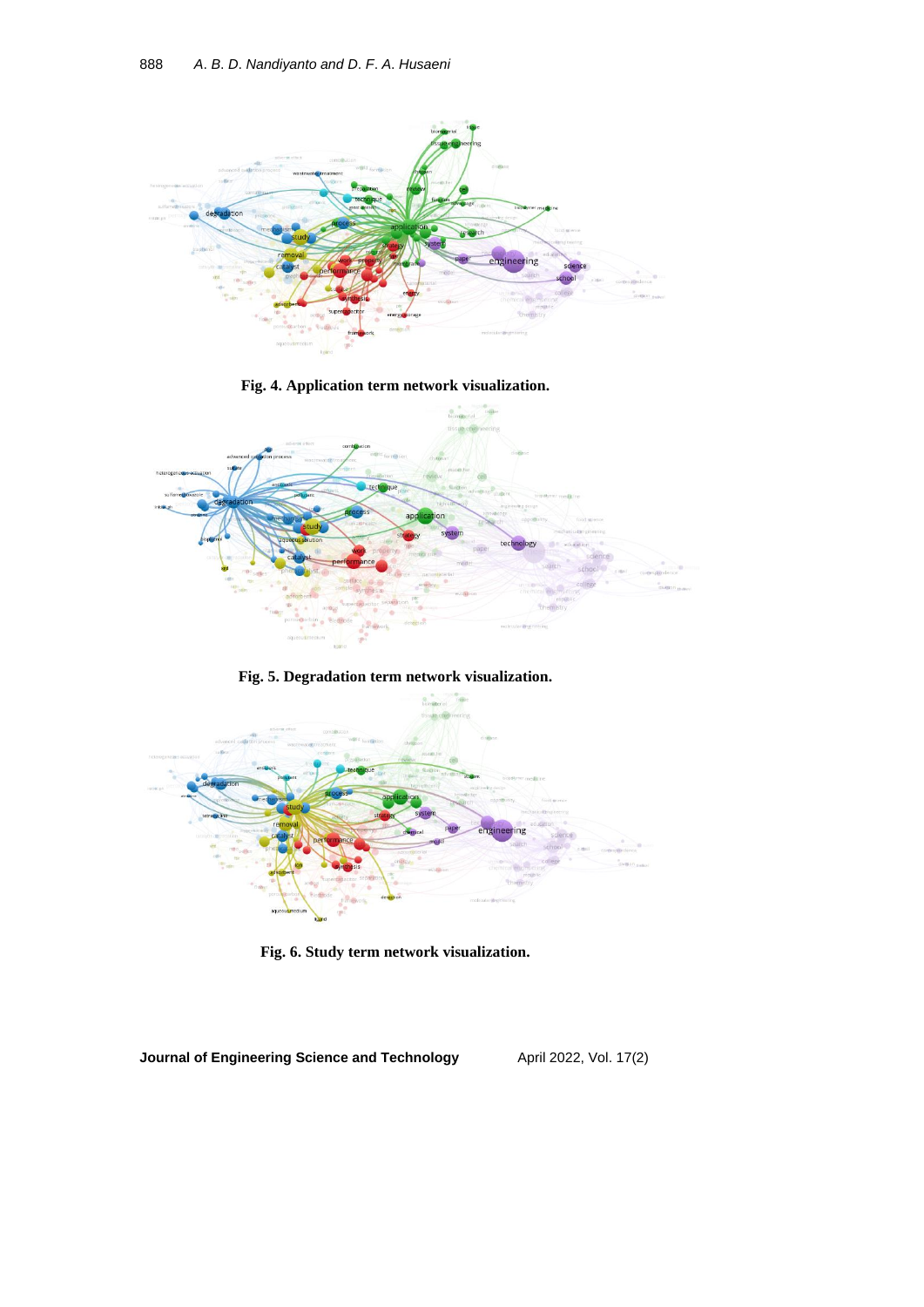



**Fig. 8. Environment term network visualization.**

Based on Fig. 7, it can be seen that the engineering term is directly connected to 188 terms with a total link strength of 337 links. In general, the term engineering is connected to the terms: science, education, paper, application, performance, computer science, chemical, chemistry, model, energy, evaluation, and so on as shown in Fig. 7. From Fig. 7, it can be concluded that the term Engineering has a scope and scope. very broad relationship with other terms. Thus, the possibility of research engineering is still very likely. From the results of the network visualization, we also get the results that the engineering environment is still relatively little researched and has the least connectivity, which is around 127 links as shown in Fig. 8. Thus, the opportunity to research in the engineering environment is quite high.

Figure 9 shows the overlay visualization in engineering research. The visualization overlay shows the update of each term [42]. Figure 9 shows that out of 1000 articles from the 2017-2021 range, the terms that fall into the appropriate category and are related to the Engineering keyword are in the range of June 2017 to April 2018. The colour of each term indicates the novelty of the term. The brighter the yellow colour, the higher the level of renewal [42]. Based on Fig. 9, it is clarified in Fig. 10, that the latest research trend lately, which is related to engineering in computer science. Therefore, this can be a reference for further researchers to determine themes related to the engineering field.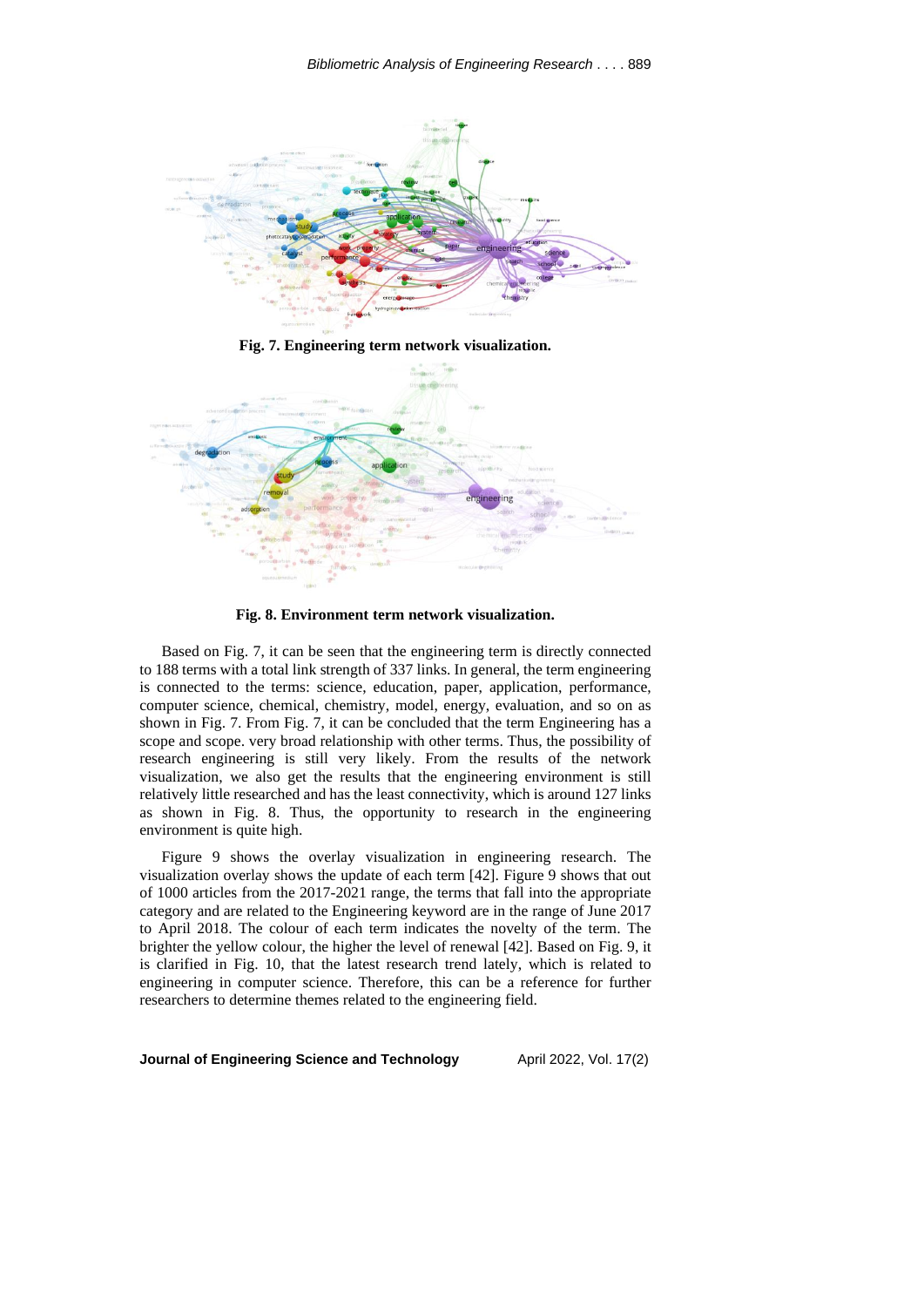Figure 11 shows density visualization, which means that the darker or brighter the yellow colour and the larger the diameter of the circle of a term, the more frequently that term appears. This means that research on related terms is getting higher in number. If the colour of the term fades closer to the background colour, the number of studies on that term will decrease [42]. Based on Fig. 11, we can see that research related to application, engineering, study, removal, catalyst, and performance has a high number of studies.

Based on the results of the data mapping of articles that have been collected, it appears that the keywords that appear the most are performance, application, degradation, study, and engineering. From this data, we can look for research on new engineering. Like computer science, which is the most trending term, but there are still few people researching it. Can also research in the field of environmental engineering which is still a little scope of research terms that have been done.



**Fig. 10. Overlay visualization link of the term with research in engineering.**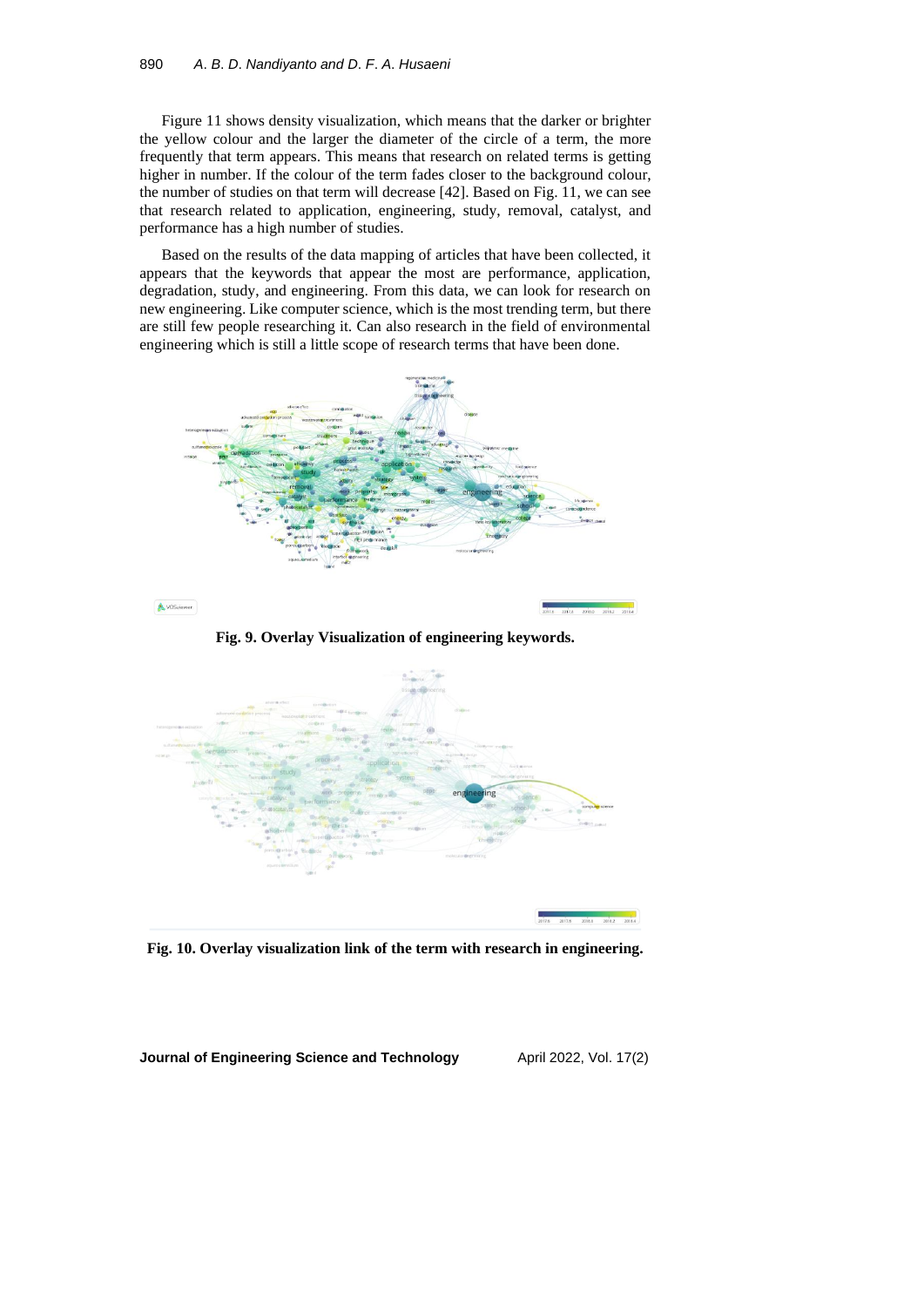

**Fig. 11. Density visualization of engineering keywords.**

Bibliometric applications are used to investigate references to scientific articles cited in a journal, to map the scientific field of a journal, and to classify scientific articles according to a research field [43]. With bibliometrics, we can analyse and classify research data according to our needs [44]. In this research, bibliometric analysis is used to classify research data contained in the Google Scholar database according to predetermined keywords, namely 'engineering'. To facilitate this bibliometric application, we can use the VOSviewer application, so that we get the results of the data mapping process.

### **5.Conclusion**

This study aims to conduct a bibliometric analysis of bibliographic data of engineering research articles indexed by Google Scholar by combining analysis in terms of the distribution of bibliometric maps using VOSviewer software. Publish or perish is a references manager application used to collect data in this research. The data obtained is the result of filtering based on the keyword "engineering". The bibliographic data used in this study concerns the topic areas, titles, keywords, and abstracts. From the search results obtained 1000 relevant articles were published in the range of 2017-2021. The results show that engineering research has decreased over the last 5 years, namely, in 2017 there were 396 articles, 2018 there were 351 articles, 2019 there were 187 articles, 2020 were 52 articles and in 2021 there were 14 articles. Research related to engineering that is most widely studied is the term engineering, meaning that it only discusses the engineering section in general. Meanwhile, the least is in terms of the environment. The research that has the most up-to-date information is computer science. The limitation of this research is that bibliometric analysis is only conducted on research with the keyword 'engineering'. Engineering research data used in the bibliometric analysis is limited to research published in journals and recorded in the Google Scholar database. For further studies, we will analyse research data on engineering more broadly not focusing on the Google Scholar database, for example using the Scopus database, Web of Science, and CrossRef.

### **References**

1. Downey, G.L.; Lucena, J.C.; Moskal, B.M.; Parkhurst, R., Bigley, T.; Hays, C., Jesiek, B.K.; Kelly, L.; Miller, J.; Ruff, S. and Lehr, J.L. (2006). The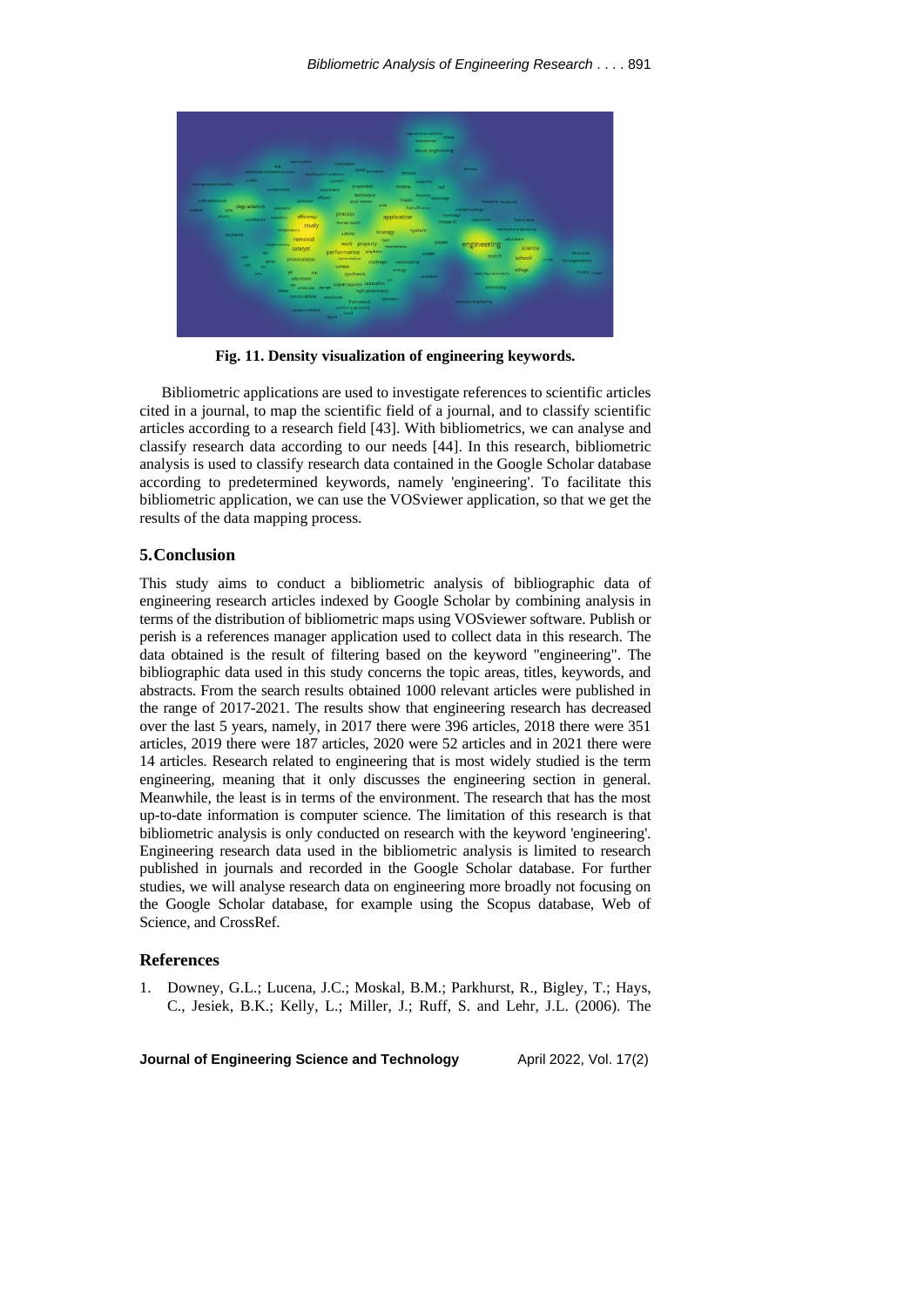globally competent engineer: Working effectively with people who define problems differently. *Journal of Engineering Education*, 95(2), 107-122.

- 2. Hamidah, I.; Sriyono, S.; and Hudha, M.N. (2020). A bibliometric analysis of Covid-19 research using VOSviewer. *Indonesian Journal of Science and Technology*, 5(2), 209-216.
- 3. Nandiyanto, A.B.D.; Biddinika, M.K.; and Triawan, F. (2020). How bibliographic dataset portrays decreasing number of scientific publications from Indonesia. *Indonesian Journal of Science and Technology*, 5(1), 154-175.
- 4. Ho, Y.-S.(2018). Comment on "A bibliometric analysis and visualization of medical big data research" Sustainability 2018, 10, 166. *Sustainability*, 10(12), 4851.
- 5. Noor, S.; Guo, Y.; Shah, S.H.H.; Nawaz, M.S.; and Butt, A.S. (2020). Bibliometric analysis of social media as a platform for knowledge management. *International Journal of Knowledge Management* (*IJKM*), 16(3), 33-51.
- 6. Khiste, G.P.; and Paithankar, R.R. (2017). Analysis of Bibliometric term in Scopus. *International Journal of Library Science and Information Management* (*IJLSIM*), 3(3), 81-88.
- 7. Guo, Y.M.; Huang, Z.L.; Guo, J.; Li, H.; Guo, X.R.; and Nkeli, M.J. (2019). Bibliometric analysis on smart cities research. *Sustainability*, 11(13), 3606.
- 8. Wang, X.; Xu, Z.; and Škare, M. (2020). A bibliometric analysis of economic research-ekonomska istra zivanja (2007–2019). *Economic Research-Ekonomska Istraživanja*, 33(1), 865-886.
- 9. Moura, L.K.B.; de Mesquita, R.F.; Mobin, M.; Matos, F.T.C.; Monte, T.L.; Lago, E.C.; Falcão, C.A.M.; Ferraz, M.; Santos, T.C.; and Sousa, L.R.M. (2017). Uses of bibliometric techniques in public health research. *Iranian Journal of Public Health*, 46(10), 1435-1436.
- 10. Gaviria-Marin, M.; Merigó, J.M.; and Baier-Fuentes, H. (2019). Knowledge management: A global examination based on bibliometric analysis. *Technological Forecasting and Social Change*, 140, 194-220.
- 11. Lacka, E.; Chan, H.K.; and Wang, X. (2020). Technological advancements and B2B international trade: A bibliometric analysis and review of industrial marketing research. *Industrial Marketing Management*, 88, 1-11.
- 12. Van Eck. N.J.; and Waltman. L. (2010). Software survey: VOSviewer. a computer program for bibliometric mapping. *Scientometrics*, 84(2). 523-538.
- 13. Shen. X.; and Wang. L. (2020). Topic evolution and emerging topic analysis based on open source software. *Information Science*, 5(4). 126-136.
- 14. Rusydiana, A.S.; and As-Salafiyah, A. (2021). A scientometric analysis of zakat literature published in times of covid-19 pandemic. *International Journal of Zakat*, 6(2), 1-14.
- 15. Baier-Fuentes. H.; Merigó. J.M.; Amorós. J.E.; and Gaviria-Marín. M. (2019). International entrepreneurship: A bibliometric overview. *International Entrepreneurship and Management Journal*, 15(2). 385-429.
- 16. Triwahyuningtyas. D.; Sundaygara. C.; Widiaty. I.; Nandiyanto. A.B.D.; Aji. S.D.; and Hudha. M.N. (2021. March). Bibliometric analysis of the term 'STEM module'. *IOP Conference Series: Materials Science and Engineering*, 1098(3). 032031.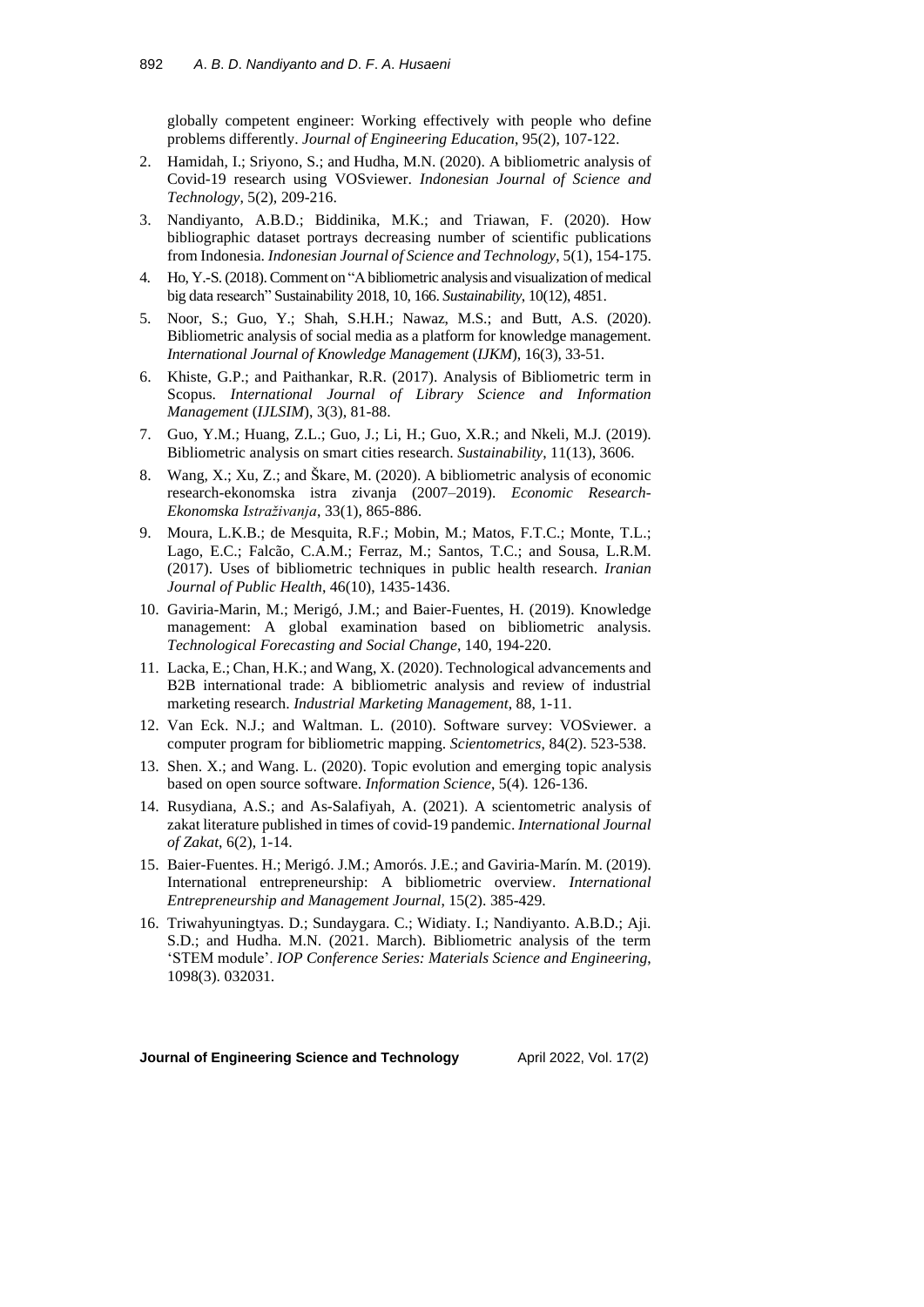- 17. Dewi, P.S.; Widodo, A.; Rochintaniawati, D.; and Prima, E.C. (2021). Webbased inquiry in science learning: Bibliometric analysis. *Indonesian Journal of Science and Mathematics Education*, 4(2), 191-203.
- 18. Sun, J.; and Yuan, B.Z. (2020). Bibliometric mapping of top papers in library and information science based on the essential science indicators database. *Malaysian Journal of Library and Information Science*, 25(2), 61-76.
- 19. Hudha, M.N., Hamidah, I., Permanasari, A., Abdullah, A.G., Rachman, I., and Matsumoto, T. (2020). Low carbon education: A review and bibliometric analysis. *European Journal of Educational Research*, 9(1), 319-329.
- 20. Donthu, N.; Kumar, S.; Mukherjee, D.; Pandey, N.; and Lim, W.M. (2021). How to conduct a bibliometric analysis: An overview and guidelines. *Journal of Business Research*, 133, 285-296.
- 21. Jiang, H.; Qiang, M.; and Lin, P. (2016). A topic modeling based bibliometric exploration of hydropower research. *Renewable and Sustainable Energy Reviews*, 57, 226-237.
- 22. Cheng, M.; Edwards, D.; Darcy, S.; and Redfern, K. (2018). A tri-method approach to a review of adventure tourism literature: Bibliometric analysis, content analysis, and a quantitative systematic literature review. *Journal of Hospitality and Tourism Research*, 42(6), 997-1020.
- 23. Pleasants, J.; and Olson, J.K. (2019). What is engineering? Elaborating the nature of engineering for K‐12 education. *Science Education*, 103(1), 145-166.
- 24. Awan, M.M.S.; Soroushian, P.; Ali, A.; and Awan, M.Y.S. (2017). Highperformance cementitious matrix using carbon nanofibers. *Indonesian Journal of Science and Technology*, 2(1), 57-75.
- 25. Asmara, Y.P.; and Kurniawan, T. (2018). Corrosion prediction for corrosion rate of carbon steel in oil and gas environment: A review. *Indonesian Journal of Science and Technology*, 3(1), 64-74.
- 26. Awan, M.S.; Ali, A.; Perviz, S.; and Awan, Y.S. (2019). Carbon nano fibre reinforcementsin concrete.*Indonesian Journal of Science and Technology*, 4(1), 1-16.
- 27. Mulyanti, B.; Purnama, W.; and Pawinanto, R.E. (2020). Distance learning in vocational high schools during the covid-19 pandemic in West Java province, Indonesia. *Indonesian Journal of Science and Technology*, 5(2), 271-282.
- 28. Kulshreshtha, A.; and Al-Obaidi, A.S.M. (2020). Stealth detection system via multistage radar and quantum radar. *Indonesian Journal of Science and Technology*, 5(3), 470-486.
- 29. Hashim, S.; Masek, A.; Mahthir, B.N.S.M.; Rashid, A.H.A.; and Nincarean, D. (2021). Association of Interest, attitude and learning habit in mathematics learning towards enhancing students' achievement. *Indonesian Journal of Science and Technology*, 6(1), 113-122.
- 30. Putra, R.R.; Kiyono, J.; Vanapalli, S.K.; and Ono, Y. (2021). Relationship between shear velocities recorded by microtremor observations and seismic cone penetration test results. *Indonesian Journal of Science and Technology*, 6(2), 315-336.
- 31. Elia, S.H.; Maharani, B.S.; Yustia, I.; Girsang, G.C.S.; Nandiyanto, A.B.D.; and Kurniawan, T. (2021). Techno-economic evaluation of hyaluronic acid production through extraction method using yellowfin tuna eyeball. *ASEAN Journal of Science and Engineering*, 3(1), 1-10.